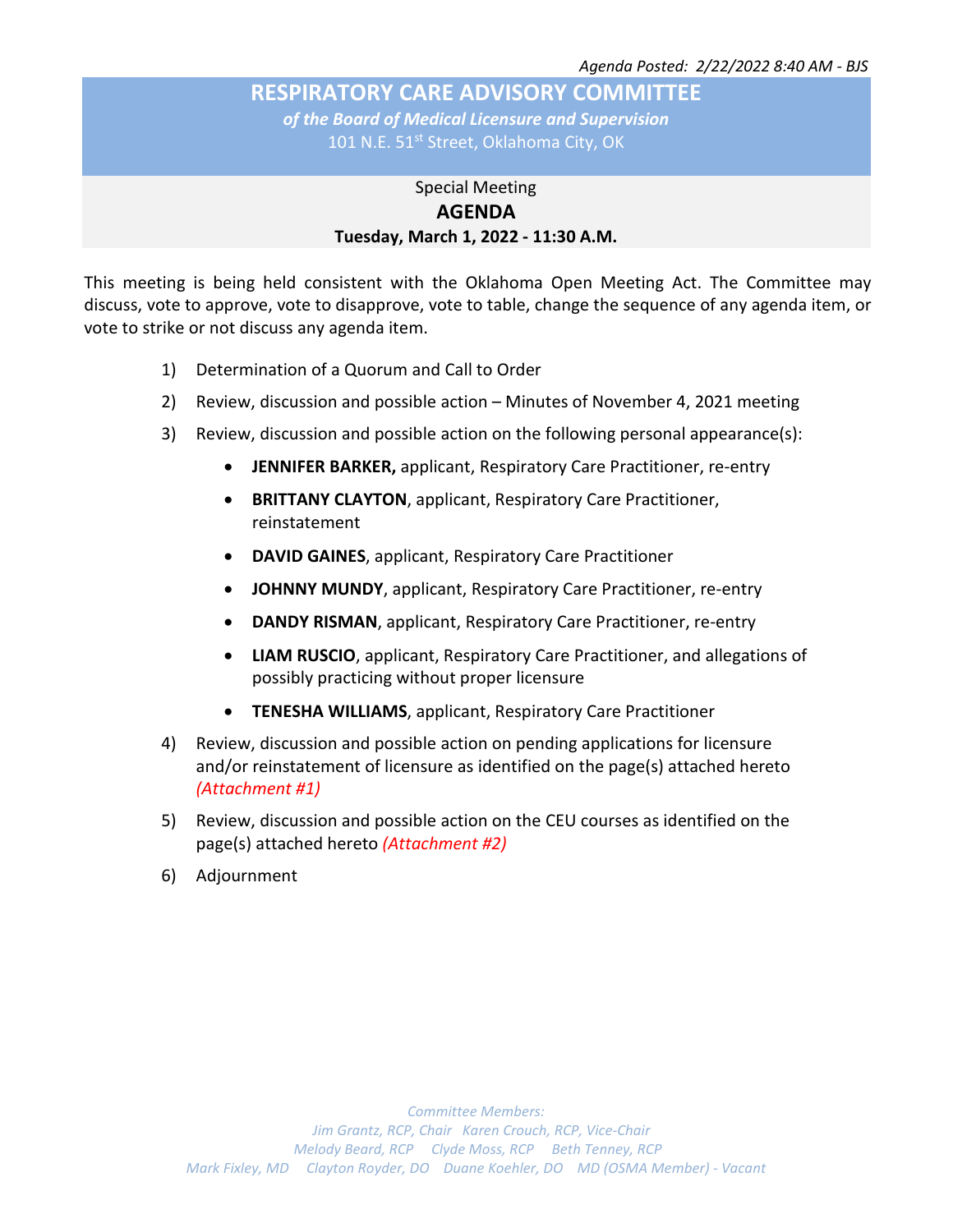### RESPIRATORY CARE ADVISORY COMMITTEE SPECIAL MEETING MARCH 1, 2022

### **INCOMPLETE PROVISIONAL RESPIRATORY CARE PRACTITIONER APPLICATION**

PR 2127 BRUCE, HANNAH KAY

### **COMPLETE PROVISIONAL RESPIRATORY CARE PRACTITIONER APPLICATIONS**

| PR 2124 | MCFARLAND, MIRIAM GAIL |
|---------|------------------------|
| PR 2128 | ALLEN, CHASSY MARIE    |

#### **INCOMPLETE RESPIRATORY CARE PRACTITIONER APPLICATIONS**

| RC 5601        | DAVIS, TWANDA M             |  |  |
|----------------|-----------------------------|--|--|
| RC 5602        | ATKINS, HANNAH KATHERINE    |  |  |
| RC 5607        | JONES, KENDALL RYANT        |  |  |
| RC 5612        | LYLE, ARDONNA VENICE        |  |  |
| RC 5616        | SHIMABUKU, DENISE BRIDGET   |  |  |
| RC 5619        | ANDRES, LARISSA BELLE       |  |  |
| RC 5624        | PRATER, LEAH BREANN         |  |  |
| RC 5625        | RIGGINS, BRANDON            |  |  |
| <b>RC 5636</b> | O'CONNOR, SHANNON MARIE     |  |  |
| RC 5637        | BERG, ANNIE                 |  |  |
| <b>RC 5639</b> | CANTRELL, BRITTANY MCBRIDE  |  |  |
| <b>RC 5640</b> | HOLDREN, LAURA              |  |  |
| RC 5644        | RUSSELL, MEGAN DIANNE       |  |  |
| <b>RC 5646</b> | MCCOLLUM, AMBER LEANNE      |  |  |
| <b>RC 5648</b> | <b>HAMILTON, GARY DEAN</b>  |  |  |
| RC 5651        | LAMBERT, APRIL D            |  |  |
| RC 5653        | BREWSTER, TEECIA JALEEN     |  |  |
| RC 5654        | WILSON, ROSALIND            |  |  |
| RC 5655        | OMBOGA, ZIPPORAH MWANGO     |  |  |
| RC 5658        | SANTO, KELSEY BRIANN        |  |  |
| <b>RC 5659</b> | RAHMAN, MD WAKADUR          |  |  |
| RC 5663        | GAINES, KELLEY A            |  |  |
| <b>RC 5664</b> | SOMERHALDER, MORGAN RENE    |  |  |
| RC 5666        | <b>WINTERS, TRICIA ANNE</b> |  |  |
| RC 5667        | LEWIS, BRIAN DALE           |  |  |
| <b>RC 5668</b> | CORONADO, JENIFER JANINE    |  |  |
| RC 5670        | HIGGINSON, ROBERT FRANKLIN  |  |  |
| RC 5672        | ORTEGA, ADA RAQUEL          |  |  |
| RC 5674        | SHAW, JESSE                 |  |  |
| <b>RC 5678</b> | <b>WATKINS, JOEY LEE</b>    |  |  |

#### **COMPLETE REINSTATEMENT RESPIRATORY CARE PRACTITIONER APPLICATIONS**

| RC 2927 | HALL, TAMMY JEAN         |
|---------|--------------------------|
| RC 4938 | <b>WALKER, RICHARD T</b> |

### **INCOMPLETE REINSTATEMENT RESPIRATORY CARE PRACTIONER APPLICATIONS**

| RC 3655 | MCAULEY, KYRA       |
|---------|---------------------|
| RC 4517 | NAPIER, ASHLEY MABE |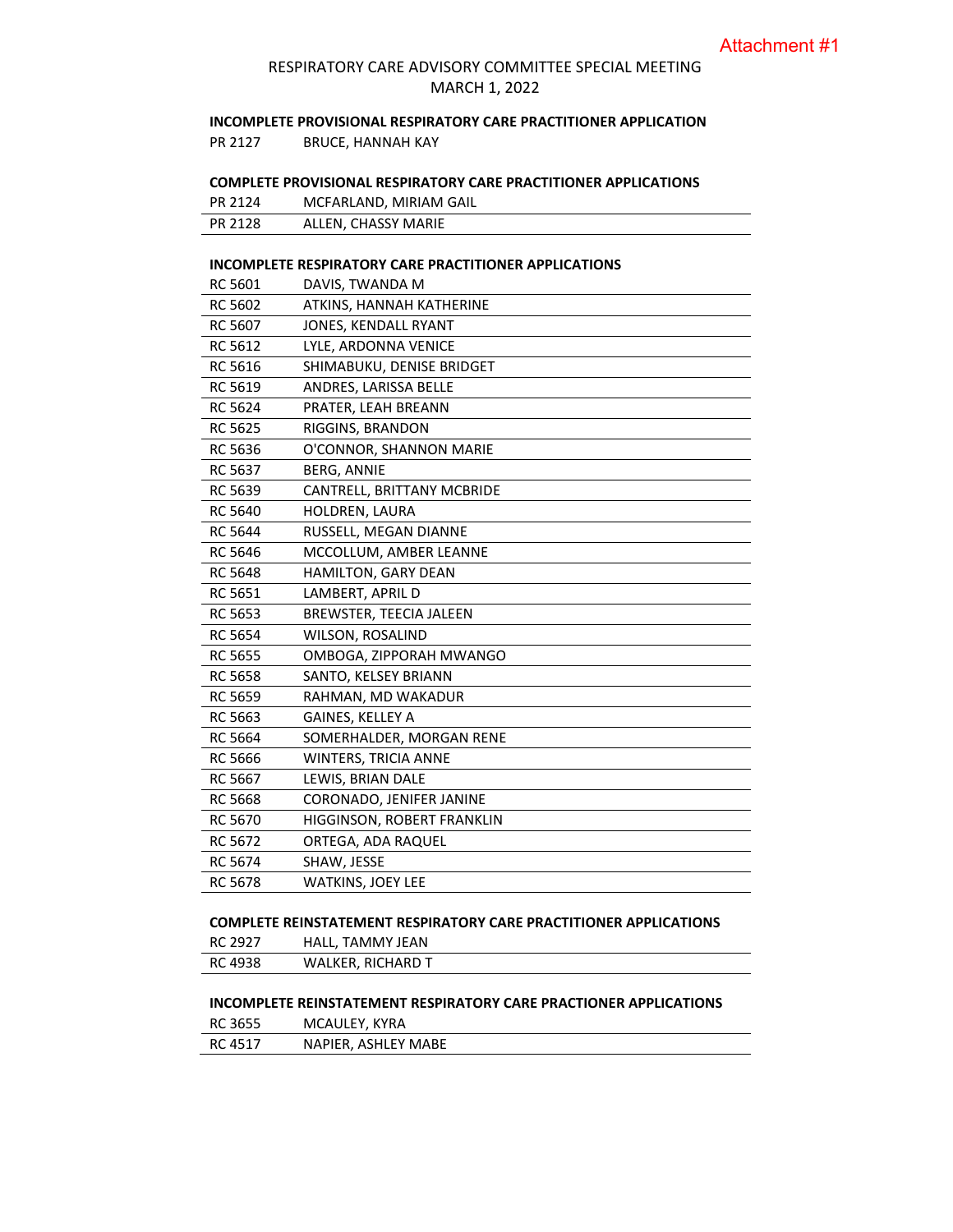## RESPIRATORY CARE ADVISORY COMMITTEE SPECIAL MEETING MARCH 1, 2022

## **COMPLETE RESPIRATORY CARE PRACTITIONER APPLICATIONS**

| <b>RC 5418</b> | LAY, CANDICE R                |
|----------------|-------------------------------|
| <b>RC 5600</b> | HUMLICEK, DANIELLA MERAS      |
| RC 5603        | JONES, SHELBY LYNN            |
| <b>RC 5605</b> | SCHMIDT, AARON HEATH          |
| <b>RC 5610</b> | KROHLOW, JEFFREY MICHAEL      |
| RC 5611        | JELINEK, TAMMY                |
| RC 5614        | WILEY, ARIENNE HOPE           |
| <b>RC 5615</b> | CHAPMAN, JEREMY THOMAS        |
| RC 5617        | BURGERMEISTER, MATTHEW FOREST |
| <b>RC 5618</b> | JACKSON, JA'SHANTE LARAY      |
| RC 5621        | SMITH, KEVIN DEAN             |
| <b>RC 5622</b> | WATSON, KARI WHITTIKER        |
| RC 5623        | ELLIS, BRENDA ELLEN           |
| <b>RC 5626</b> | NGUYEN, THAO DA               |
| RC 5627        | KANGETHE, MAUREEN NDUTA       |
| RC 5631        | MANUEL, ELLEN ROSE            |
| RC 5632        | TREACE, RHANDA LEE            |
| <b>RC 5638</b> | STARKE, DAWN MICHELLE         |
| RC 5641        | WALLING, ALISA DANIELLE       |
| RC 5643        | CALDWELL, CRYSTAL             |
| <b>RC 5650</b> | CIN, BE RA                    |
| RC 5656        | MIDDLETON, NICOLE PAIGE       |
| <b>RC 5660</b> | COFFEY, AMY FAYE              |
| RC 5662        | SIMPSON, KAMMIE SHAY DIANNE   |
| RC 5673        | CATHEY, CARSON MARK           |
| <b>RC 5675</b> | <b>BLUNT, PIERCE ALLEN</b>    |
| RC 5676        | PINA, KARLIA                  |
| <b>RC 5677</b> | SAWYER, KORI                  |